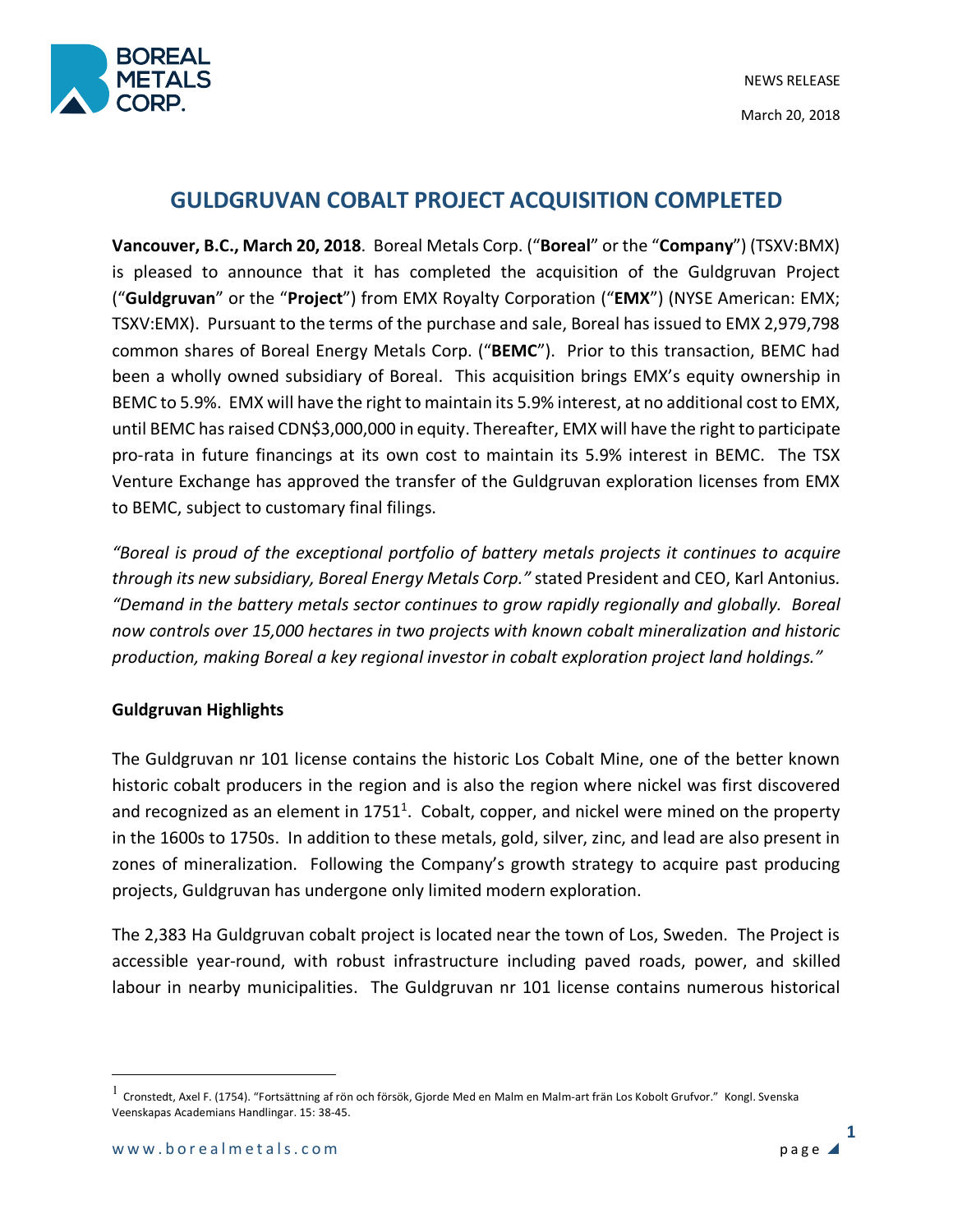

workings, test pits and shallow drill holes in addition to five major mining sites, which were the focus of historical production.

Widespread cobalt-bearing copper and subordinate nickel-zinc-gold-silver mineralization occurs in sulphide disseminations, vein-infill, and shear zones within Proterozoic mafic and felsic metavolcanic rocks at Guldgruvan. The cobalt-bearing occurrences define a series of parallel north-northwest trending zones of mineralization that extend for at least six kilometers across the claim package.

### **About Boreal Metals Corp.**

Boreal is a mineral exploration company focused on the discovery of zinc, copper, silver, gold and cobalt deposits in exceptional, historical mining project areas spanning Sweden and Norway. The Company aims to discover new economic mineral deposits in known mining districts that have seen little or no modern exploration. The Company is led by an experienced management and technical team, with successful track records in mineral discovery, mining development and financing.

#### **Qualified Person**

Daniel MacNeil, P.Geo, a Qualified Person as defined by National Instrument 43-101, has read and approved all technical and scientific information related to the Modum project contained in this news release. Mr. MacNeil is Vice President Exploration for Boreal Metals Corp.

## **On behalf of Boreal Metals Corporation**

#### Karl Antonius, President

For more information on Boreal please visit the Company website at www.borealmetals.com or contact Alexandra Woodyer Sherron at +1.604.922.8810 or info@borealmetals.com.

*Neither TSX Venture Exchange nor its Regulation Services Provider (as that term is defined in the policies of the TSX Venture Exchange) accepts responsibility for the adequacy or accuracy of this release.* 

#### **Cautionary Note Regarding Forward-Looking Statements**

This news release contains certain statements that may be deemed "forward-looking statements". Forwardlooking statements are statements that are not historical facts and are generally, but not always, identified by the words "expects", "plans", "anticipates", "believes", "intends", "estimates", "projects", "potential" and similar expressions, or that events or conditions "will", "would", "may", "could" or "should" occur. Although Boreal Metals Corp. believes the expectations expressed in such forward-looking statements are based on